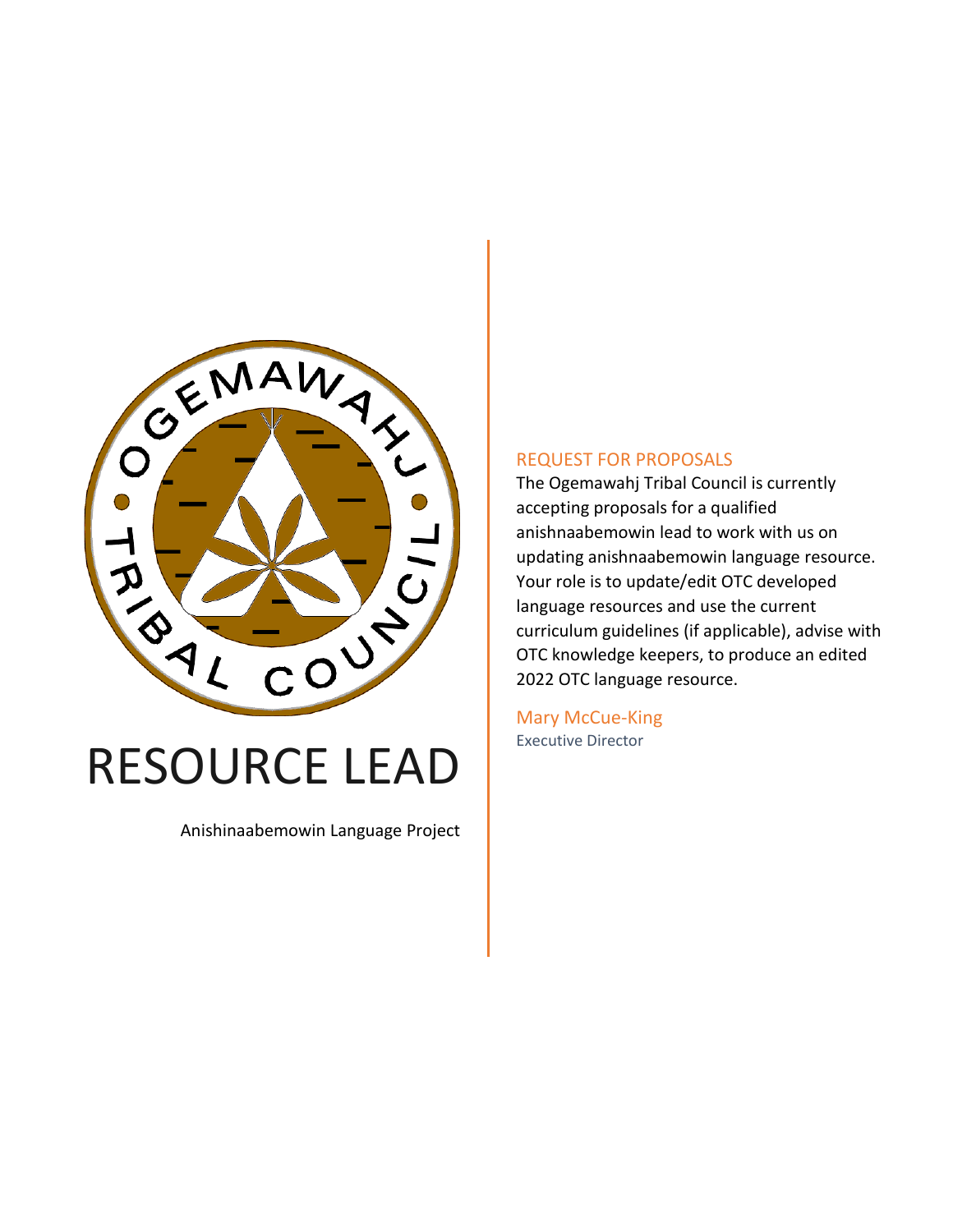#### Contents

| 1.0 |  |
|-----|--|
| 2.0 |  |
|     |  |
|     |  |
| 3.0 |  |
|     |  |
|     |  |
|     |  |
|     |  |
|     |  |
|     |  |
| 4.0 |  |
| 5.0 |  |
| 6.0 |  |
| 7.0 |  |
|     |  |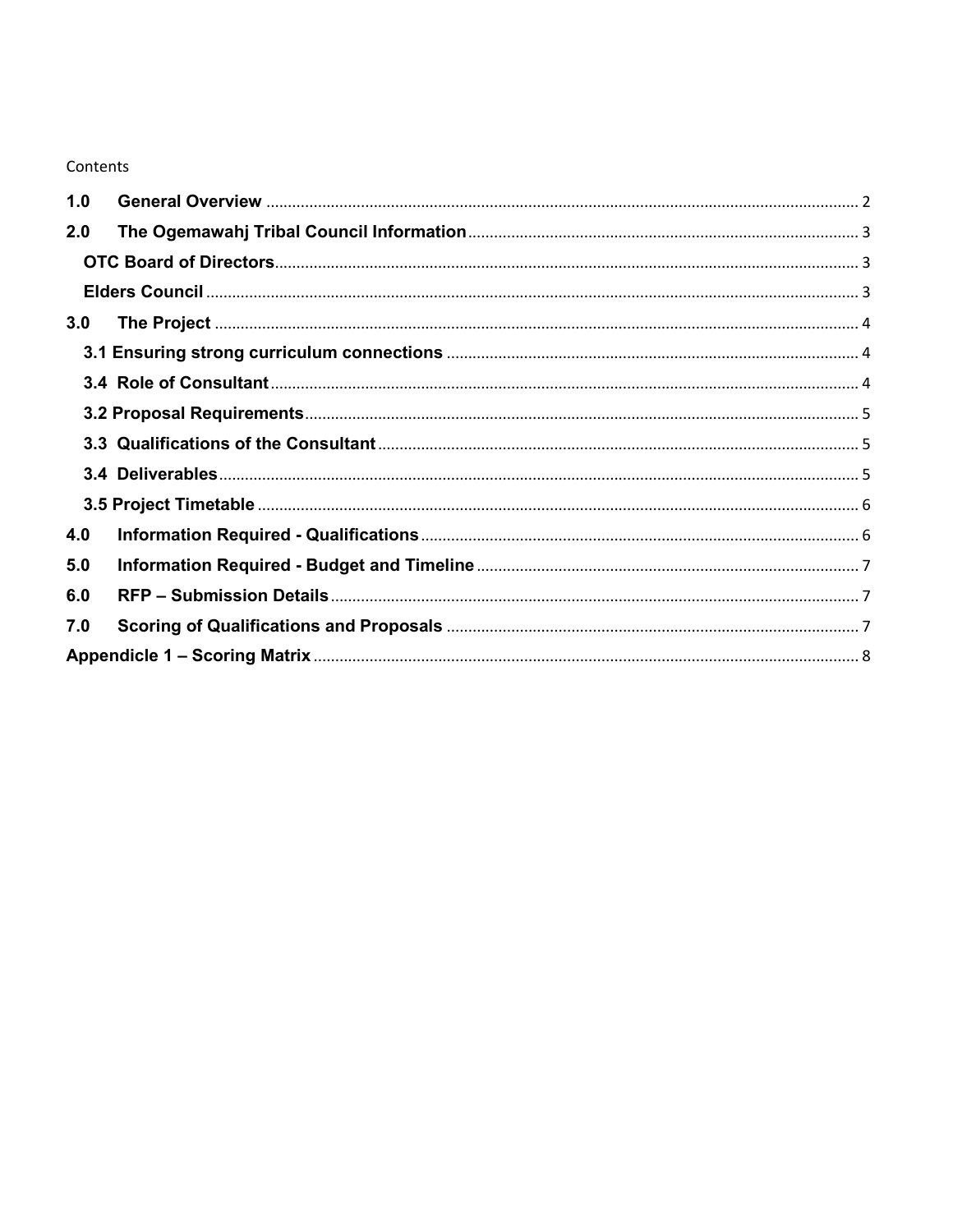### <span id="page-2-0"></span>**1.0 General Overview**

The Ogemawahj Tribal Council (OTC) is issuing this Request for Proposals (RFP) for a qualified Anishinaabemowin lead to work with our organization on updating/editing and/or revising OTC's current Anishinaabemowin language resources.

The lead will use the Ontario Curriculum guidelines (if applicable), current Anishinaabemowin teaching strategies/knowledge and advise with OTC's language keepers to provide a complete and updated language resource.

The OTC expects to select the highest scoring proposal based on a structured original evaluation. The scoring evaluation (Appendicle 1) shall consider the following, in relation to the scoring matrix:

- ability to perform the required service;
- experience in teaching junior/intermediate classes
- facilitation experience
- experience with OTC First Nations;
- approach to the project;
- costs of the project;
- reference checks; and
- <span id="page-2-1"></span>• clarity of the submission.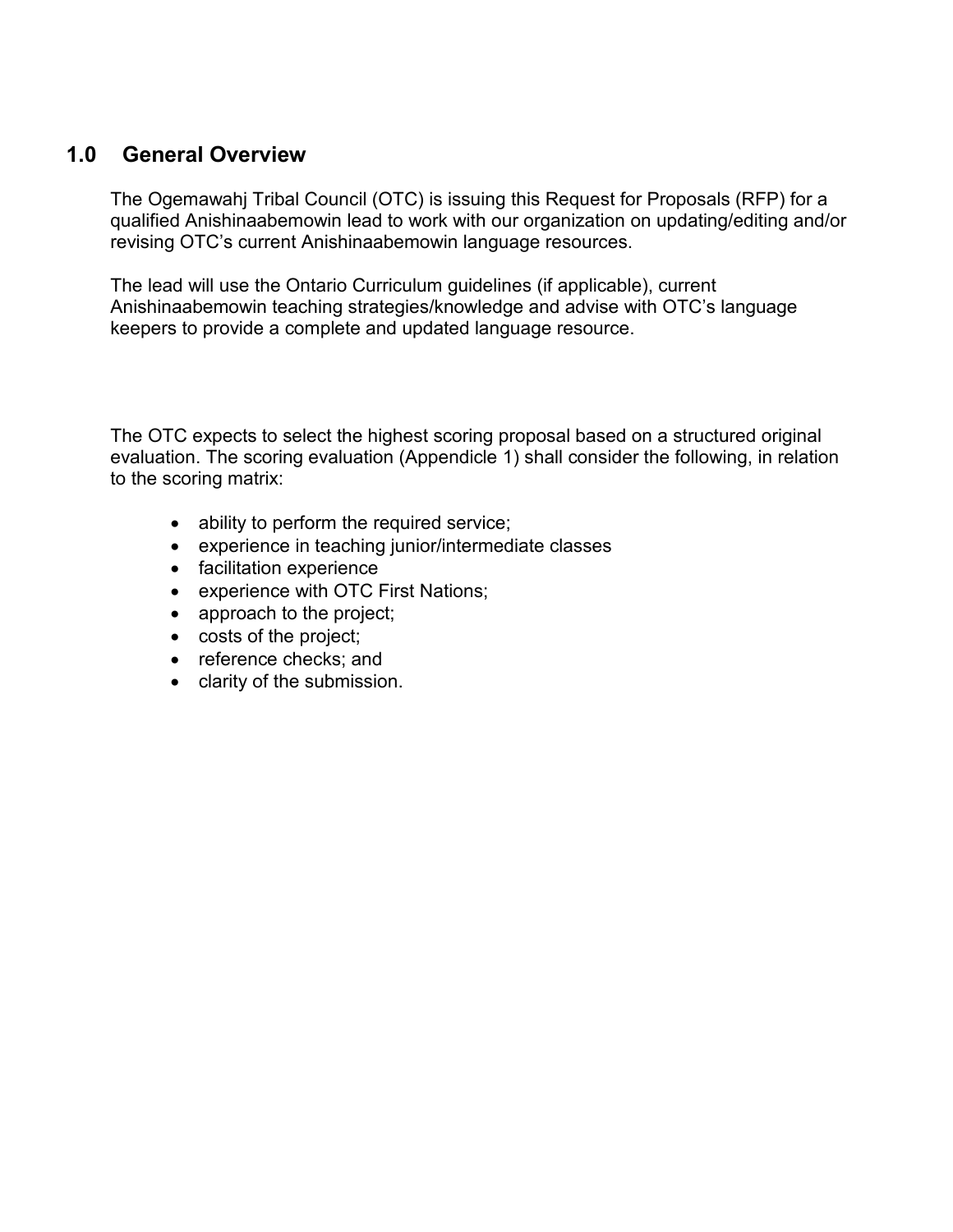## **2.0 The Ogemawahj Tribal Council Information**

The mission of the OTC is - "To provide superior professional services through the pooling of member's resources, designed to promote self-sufficiency and First Nation control of services, at a pace and form specifically determined by its member First Nations.

The OTC was created in 1990 to provide superior professional and technical services to its member First Nations.

The highly skilled advisors at the OTC apply their expertise to the development, financing and management of specific projects. They assist First Nation staff in the planning and delivery of community-based initiatives.

#### <span id="page-3-0"></span>**OTC Board of Directors**

The OTC is governed by a Board of Directors comprised by the Chief of each member First Nation.

Alderville First Nation: Chief David Mowat Beausoleil First Nation: Chief Joanne Sandy Chippewas of Georgina Island: Chief Donna Big Canoe Moose Deer Point First Nation: Chief Rhonda Williams-Lovett Chippewas of Rama: Chief Ted Williams Mississaugas of Scugog Island First Nation: Chief Kelly LaRocca

#### <span id="page-3-1"></span>**Elders Council**

<span id="page-3-2"></span>Alderville First Nation: Nora Sawyer Beausoleil First Nation: Myrtle Jamieson Chippewas of Georgina Island: Sandra BigCanoe Moose Deer Point First Nation: TBD Chippewas of Rama: Myrna Watson Mississaugas of Scugog Island First Nation: Leona Charles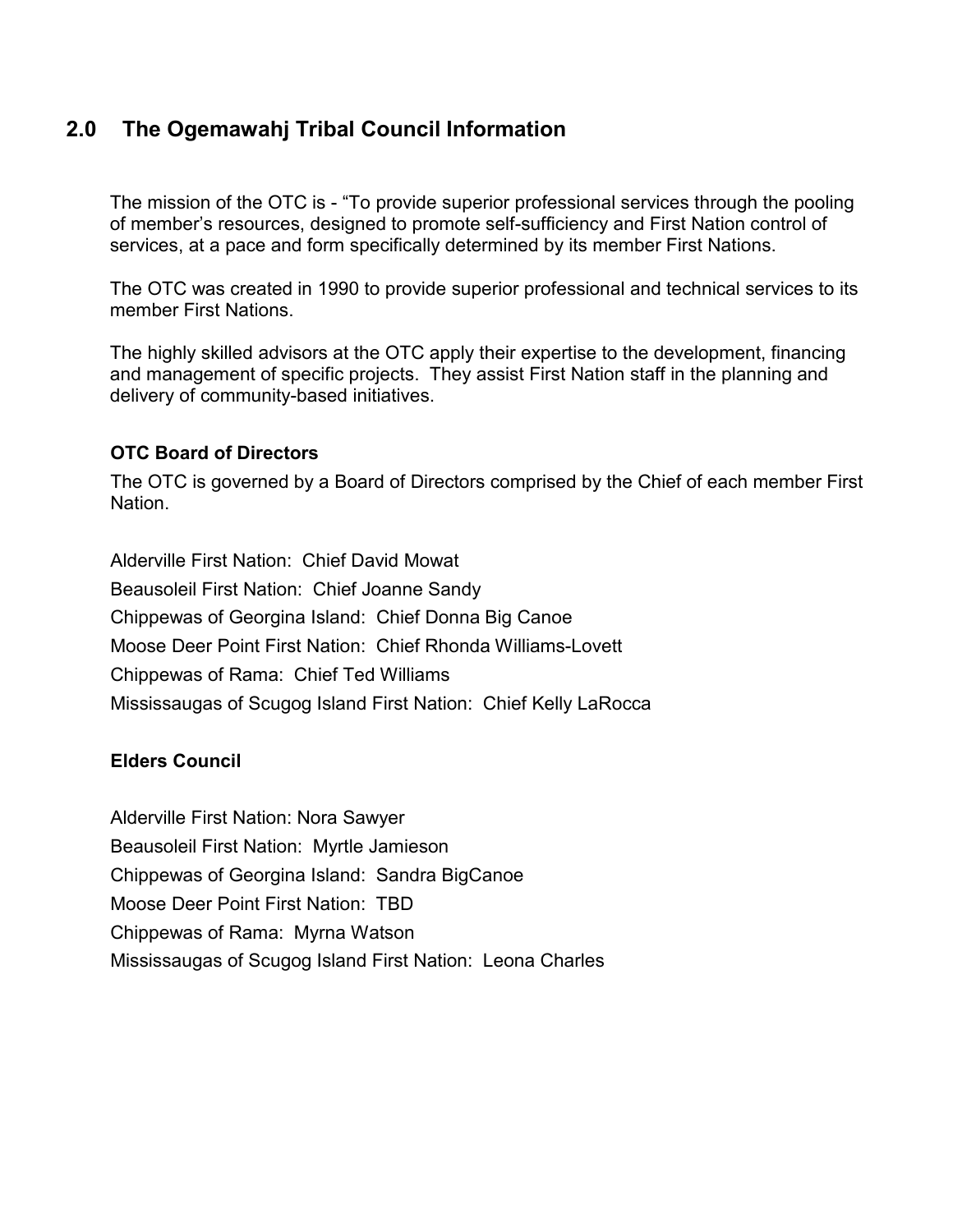## **3.0 The Project**

The OTC Board of Directors is committed to assisting our First Nations develop successful effective regional approaches to Anishinaabemowin revitalization and reclamation. This request for proposals is intended to address recommendations from elders and community champions to digitize resources and meet learners in the digital world as stated in a regional gathering of OTC language champions October of 2019. This project will help assist teachers and learners use a locally based resource in their respective classes with Anishinaabemowin language learning.

In particular, we are looking for an educator/curriculum specialist to:

- 1. Take OTC's existing language resource and work through each unit to update and revise material that is suitable to OTC's First Nations.
- 2. Make sure that material within the language resource has accurate information based on OTC's First Nations language, culture, and traditions so that the resource can be used in a variety of language learning settings. Eg. Daycares, schools, language classes, home, etc.
- 3. Consult and approach OTC's Elder council, language knowledge keepers for words, spellings, when possible.
- 4. Provide a final, completed, revised and edited version of OTC's language resource that will be printed for release and distribution.

#### <span id="page-4-0"></span>**3.1 Ensuring strong language, culture and traditional connections**

The OTC wishes to establish strong language, culture and traditions that reflect our First Nations. Wherever possible it will be strongly recommended that our First Nation's will be consulted in regards to updating OTC's language resource.

#### <span id="page-4-1"></span>**3.4 Role of Consultant**

The Consultant will provide independent expertise and advice and shall:

- guide, manage, update the progress of the language revision project.
- guide manage and consult various stakeholders including OTC's Education Department, Elders' council, OTC's language knowledge keepers.
- prepare and execute a project communications plan to keep the OTC Education Advisor, Executive Director and First Nation project teams apprised of progress of the project;
- prepare, provide, and present an interim report to summarize the key issues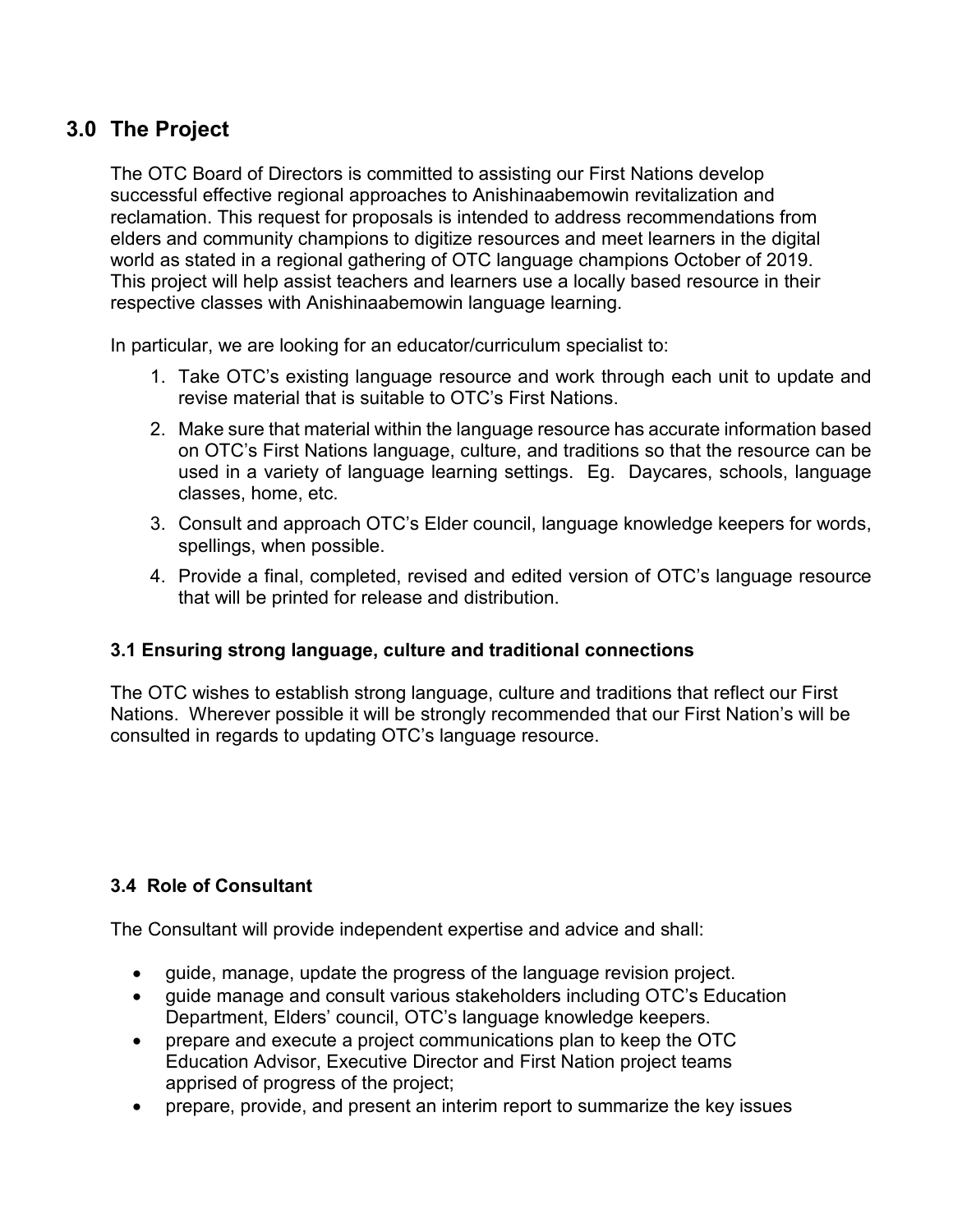requiring consideration that will be included in the final report;

• prepare and produce a final language resource with the Education Advisor incorporating discussion of language, cultural and traditions of OTC's First Nations.

#### <span id="page-5-0"></span>**3.2 Proposal Requirements**

The consultant shall develop and execute a process to develop a final revised, edited language resource that is ready to be accessed and distributed as OTC's Anishinaabemowin Language Resource for 2022:

- 1. a 2022 project calendar and milestone dates;
- 2. description of the project framework ;
- 3. a budget and breakdown of costs/expenses;
- 4. participate in one half-day meeting with the Board of Directors
- 5. Participate in a number of meetings with OTC leads to discuss areas requiring added direction and tools, as well as address any concerns and discuss progress; and
- 6. show evidence that time has been taken to become acquainted with the various community language situations of the OTC First Nations

#### <span id="page-5-1"></span>**3.3 Qualifications of the Consultant**

The successful consultant shall demonstrate:

- minimum 5 years of Anishinaabemowin language teaching experience;
- expertise and capacity to perform the necessary requirements under this RFP;
- experience working with First Nations and First Nation organizations in Ontario; and
- demonstrated ability to conduct research, facilitate group processes in education settings, write reports, and deliver the plans/reports on time and on budget.

#### <span id="page-5-2"></span>**3.4 Deliverables**

The following items shall be delivered to the OTC upon completion of the final report:

- one (1) unbound copy of the final report, to include background, summary of project outcomes and recommendations.;
- one (1) electronic copy of the above report in Microsoft Word;
- all materials received and produced by the consultant in the undertaking of this project; and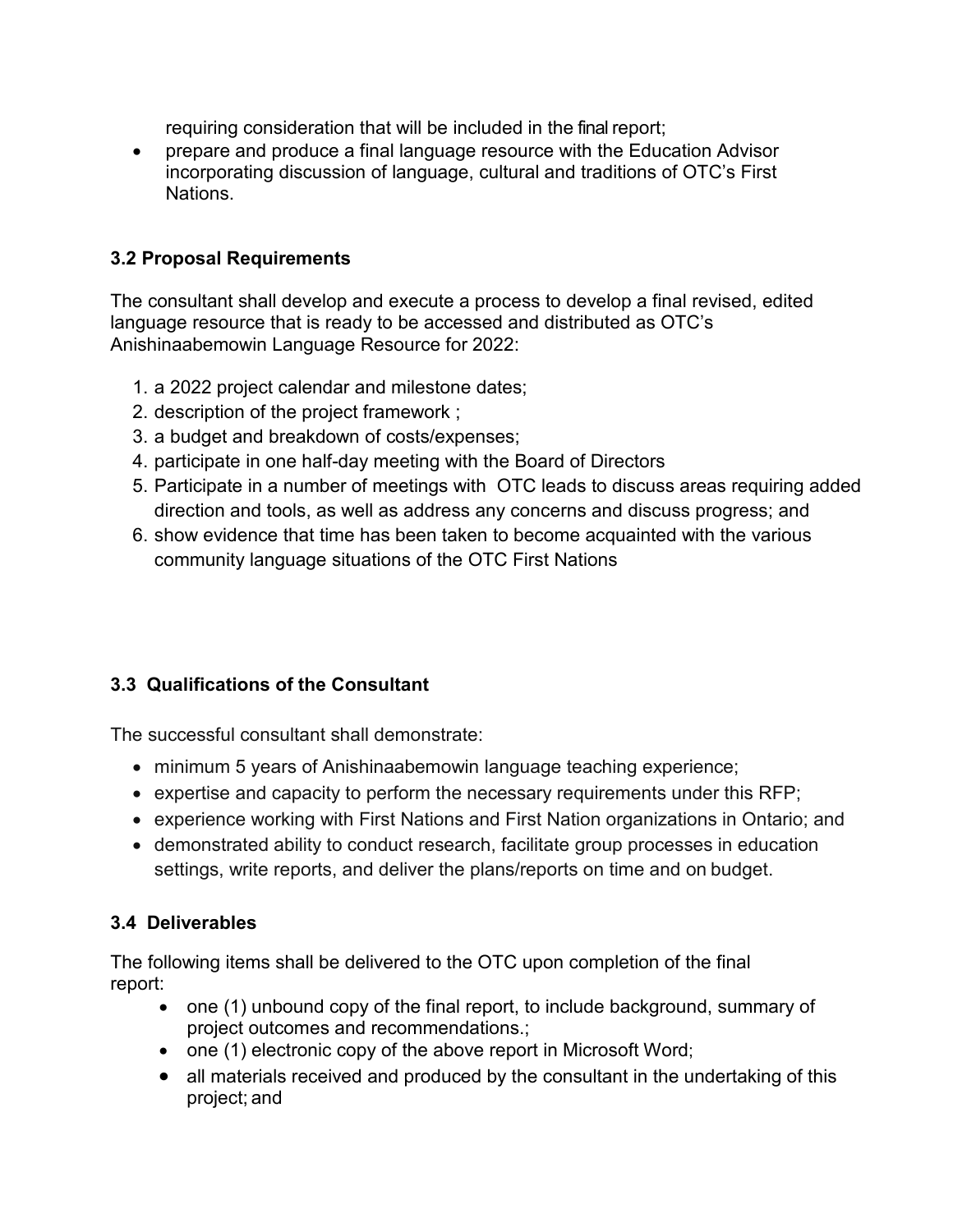• in general, all reports and presentation materials shall be in a form, and of a quality so as to be acceptable for reproduction and presentation, and shall be acceptable to the OTC Board of Directors. All information and files required to complete this project will become property of the OTC.

#### <span id="page-6-0"></span>**3.5 Project Timetable**

| <b>Activity</b>                         | <b>Date</b>                       |
|-----------------------------------------|-----------------------------------|
|                                         |                                   |
| <b>Request for Proposal Issued</b>      | March 29, 2022                    |
| <b>Request for Proposal Closed</b>      | April 14, 2022                    |
| Selection of Successful Respondent      | April 21, 2022                    |
| <b>Preliminary Findings of Language</b> | June 2, 2022                      |
| Resource                                |                                   |
| Submission of Draft of Updated          | 1 week in advance of Presentation |
| Language Resource                       | Date of Draft Report              |
| Presentation of Draft Language          | July 5, 2022                      |
| Resource                                |                                   |
| Final Language Resource completed,      | August 5, 2022                    |
| ready for print/distribution.           |                                   |

**Note: although every attempt will be made to meet all dates, the OTC reserves the right to modify any or all dates at its sole discretion.**

## <span id="page-6-1"></span>**4.0 Information Required - Qualifications**

Each proposal must:

- a) set out the full name and main office address of the consultant;
- b) identify teaching and education consulting experience including OCT certification;
- c) set out the qualifications of the consultant, to perform work on this project;
- d) describe the consultant's specific and relevant experience related to the scope of this project;
- e) describe the consultant's depth and resources that would also be available for the benefit of this project;
- f) describe the consultant's understanding of the project, scope of work and approach to complete the project and how it will achieve the timetable;
- g) set out the various components of the project including demonstrating how the project will be completed;
- h) identify the estimated amount of time required; and
- i) provide references from three (3) recent projects that relate to this project and if not included in the foregoing, a reference from a First Nation regional organization in Ontario or OTC First Nation.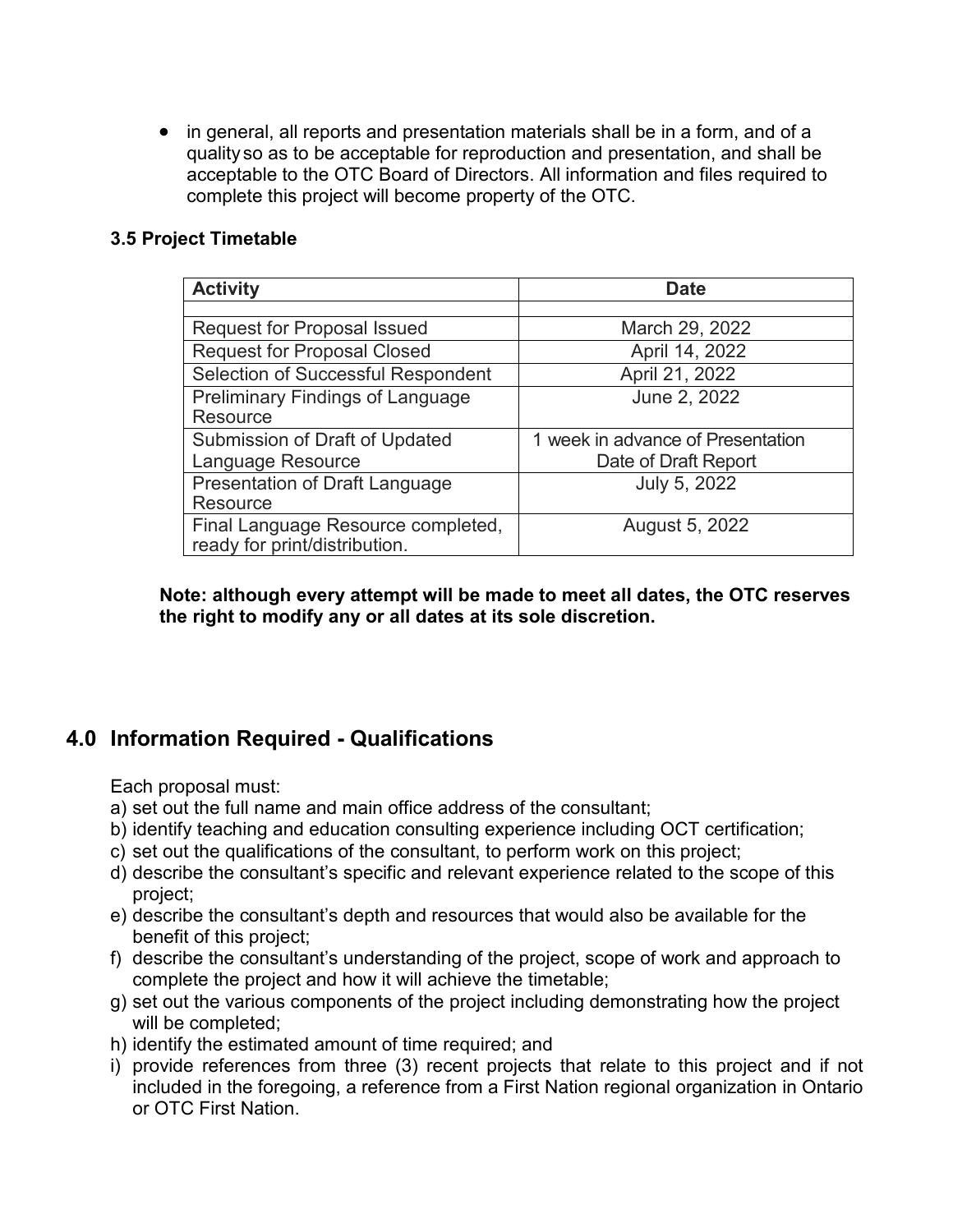## <span id="page-7-0"></span>**5.0 Information Required - Budget and Timeline**

The proposal must include:

- a) a confirmed price for the project and expected payment schedule;
- b) a list of any additional work or services that exceed the services requested herein and the associated costsof the additional work or services;
- c) a detailed project schedule including timelines for each component of the project.

## <span id="page-7-1"></span>**6.0 RFP – Submission Details**

| <b>Event Detail</b>               | <b>Date</b>                          |  |
|-----------------------------------|--------------------------------------|--|
|                                   |                                      |  |
| Request for Proposal (RFP) Issued | March 29, 2022                       |  |
| <b>Submission Deadline</b>        | 11:59:59 am (noon)<br>April 14, 2022 |  |

Each consultant shall submit an electronic copy of the RFP no later than **11:59:59 a.m. (noon) on April 14, 2022** by email to Marsha Shilling at mshilling@ogemawahj.on.ca

Any Proposals received after the above deadline will not be reviewed.

## <span id="page-7-2"></span>**7.0 Scoring of Qualifications and Proposals**

The evaluation of the proposal will be carried out by an evaluation team comprised of the OTC education staff and Executive Director. Proposals will be evaluated based on the points system identified in Appendicle 1. Failure to provide relevant information may result in penalties being assessed on the evaluation score.

In addition, and at the sole discretion of the evaluation team, an interview may be required. The purpose of this interview would be to clarify the qualifications of the consultant and details of the proposal.

The OTC reserves the right to request additional data or information after the Proposal date, if such data or information is considered pertinent, in the KEB's sole view, to aid the review and evaluation process.

The OTC reserves the right to reject any portion of any RFP and/or reject all RFPs, to waive any informalities or irregularities in the RFP, or to re-invite, or to advertise.